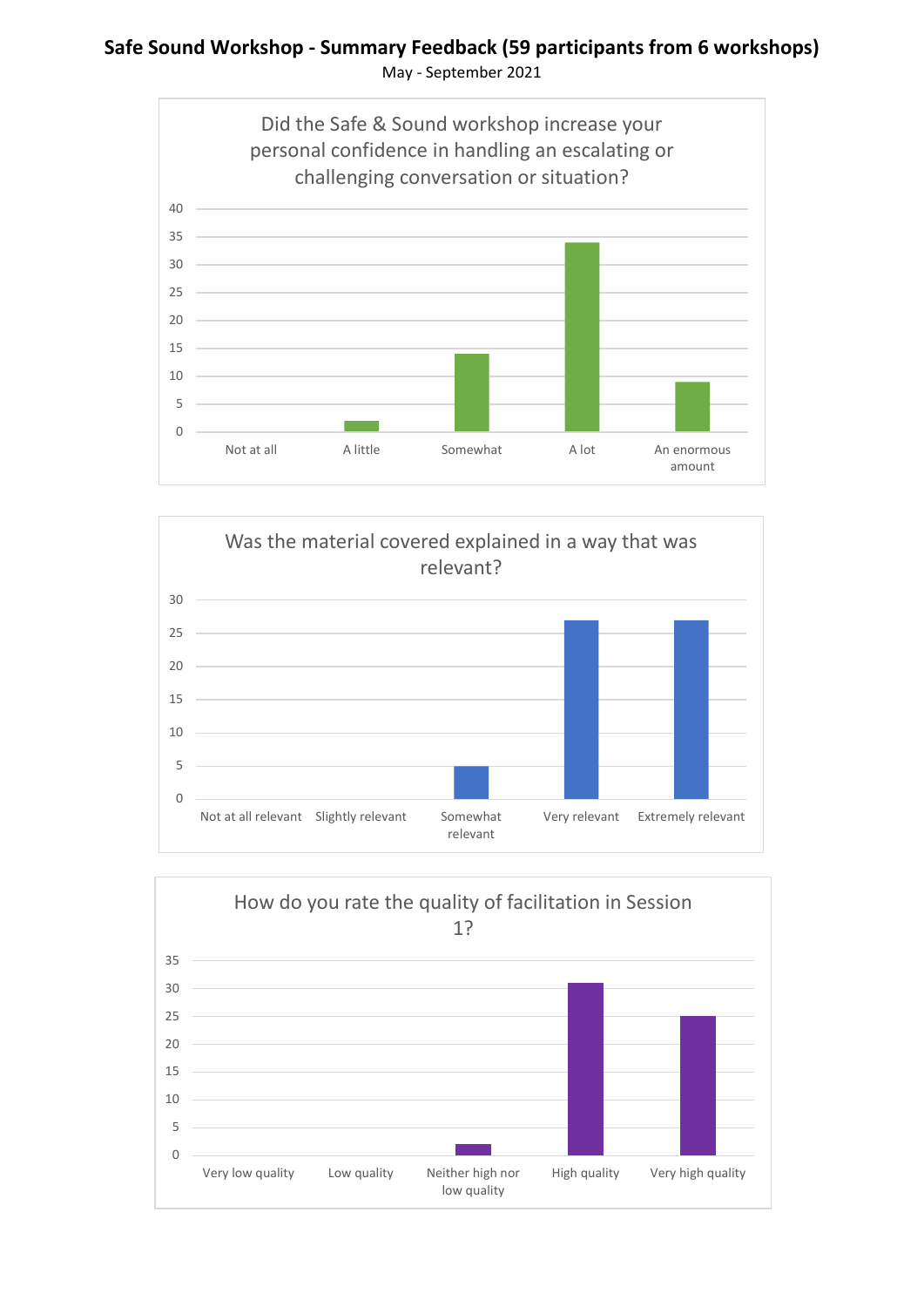### **Safe Sound Workshop - Summary Feedback (59 participants from 6 workshops)** May - September 2021





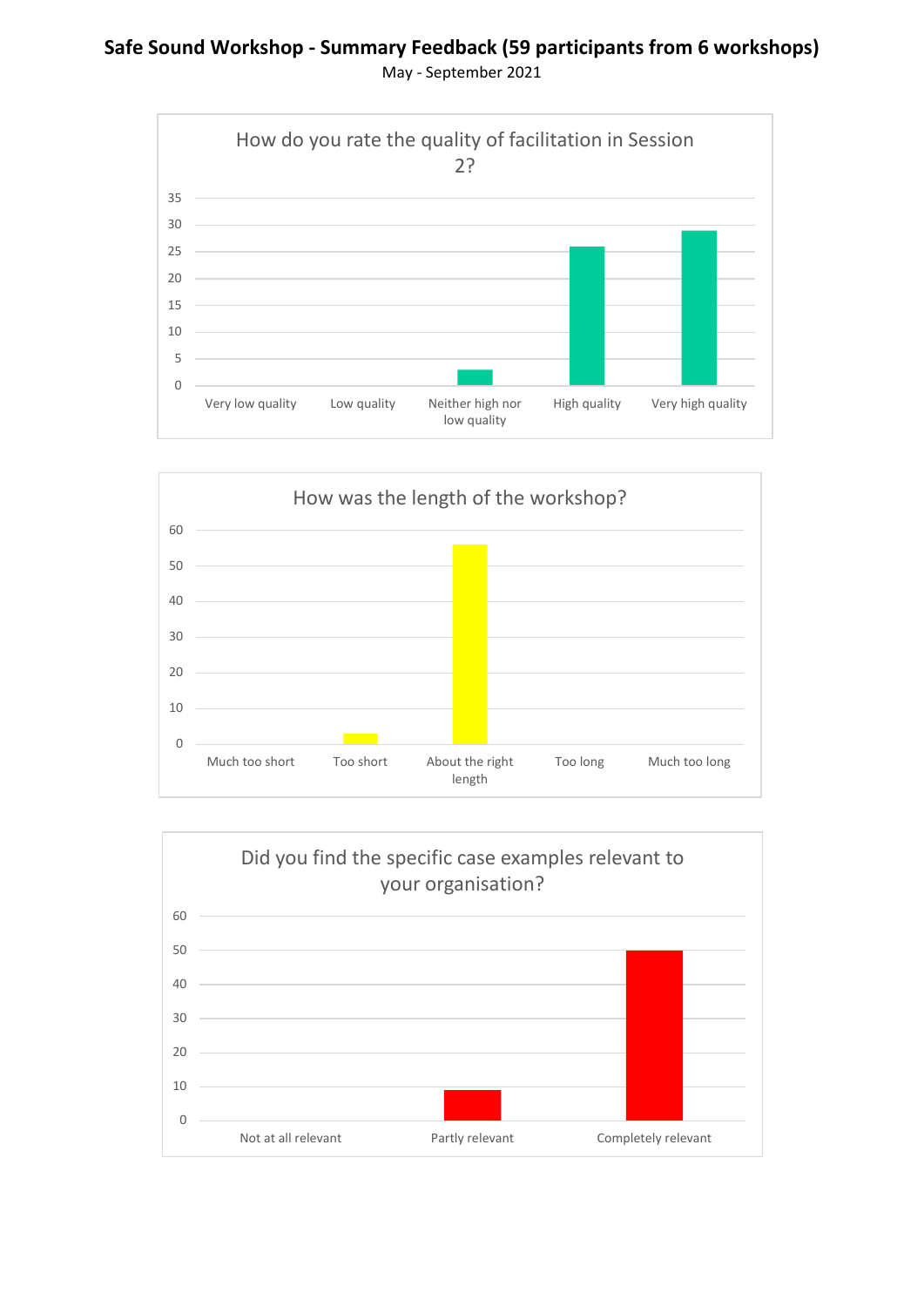## **Safe Sound Workshop - Summary Feedback (59 participants from 6 workshops)** May - September 2021